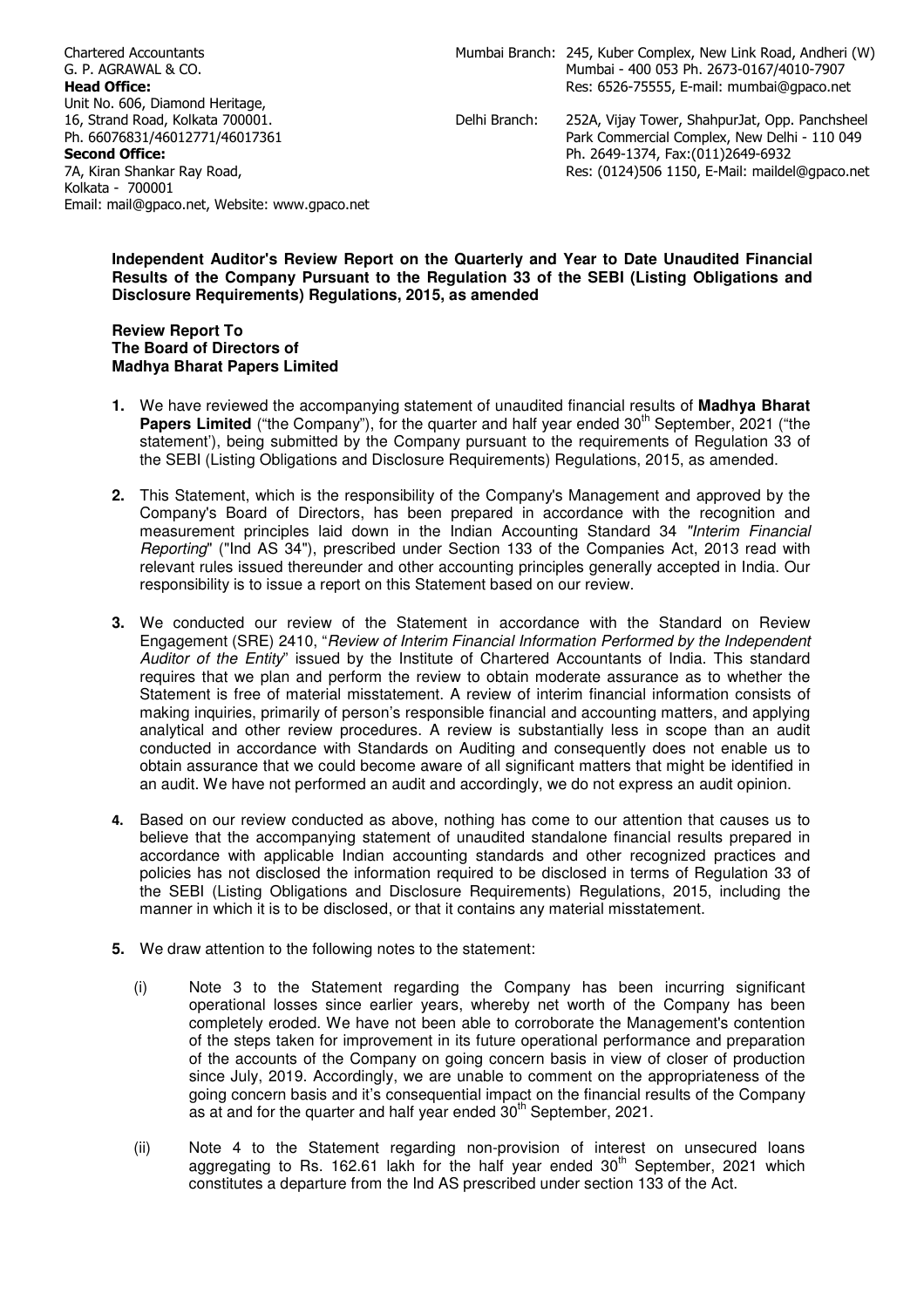- (iii) Note 5 to the Statement regarding non-provision of interest on dealer deposits aggregating to Rs. 22.64 lakh for the half year ended 30<sup>th</sup> September, 2021 which constitutes a departure from the Ind AS prescribed under section 133 of the Act.
- (iv) Note 6 to the Statement regarding non-provision for interest, penalty for delay / default in payment of statutory liabilities (quantum unascertained) which constitutes a departure from the Ind AS prescribed under section 133 of the Act and the impact of which on loss for the quarter and half year ended  $30<sup>th</sup>$  September, 2021 could not be ascertained.
- (v) Note 7 to the Statement regarding Ind AS 19 on "Employee Benefits", accrued liability for gratuity and leave encashment has not been ascertained and necessary provision has not been made in the accounts.
- (vi) Note 8 to the Statement regarding non-provision for salary, wages and bonus payable to factory employees and workers, and in absence of employees wise working of the accrued liability in these respect, we are unable to comment on the impact of loss for the quarter and half year ended 30<sup>th</sup> September, 2021.
- (vii) Note 9 regarding non-ascertainment and non-provision for the impairment of assets in accordance with Ind AS-36 on "Impairment of assets", the impact of which is presently not ascertainable.
- (viii) Note 10 regarding non-ascertainment of realizable value and valuation of inventories of raw materials "at cost" it's not in accordance with Ind AS-2 on "Valuation of Inventories" quantum of over valuation in this respect not ascertainable.
- (ix) Note 11 to the Statement regarding not obtaining balance confirmations in respect of trade receivable, Loans and Advances, Deposits, Borrowings, Trade Payable and Other Liabilities not carrying out consequential reconciliation and adjustments, we are unable to comments on correctness of these balances and it's consequential impact which is presently not ascertainable.
- (x) Note 12 to the statement regarding non-provision of interest on amount payable to MSME (quantum unascertained) for the quarter and half year ended  $30<sup>th</sup>$  September, 2021 which constitute a departure from the Ind AS prescribed under section 133 of the Act.

Our conclusion is modified in respect of matters mentioned under above para 5(i) to 5(xi).

**6.** We draw attention to note 14 of the Statement which explains the management's assessment that there is no significant impact of COVID-19 pandemic on the Statement for the quarter and half year ended  $30<sup>th</sup>$  September, 2021. Further, the Company will continue to closely monitor any material changes arising from future economic conditions and impact on its business. Our conclusion is not modified in respect of this matter.

For G.P. Agrawal & Co. Chartered Accountants Firm's Registration No. 302082E

(CA. Rakesh Kumar Singh) Partner Membership No. 066421 UDIN: 21066421AAAAPJ3710

Place of Signature: Kolkata Date: The 14th day of November, 2021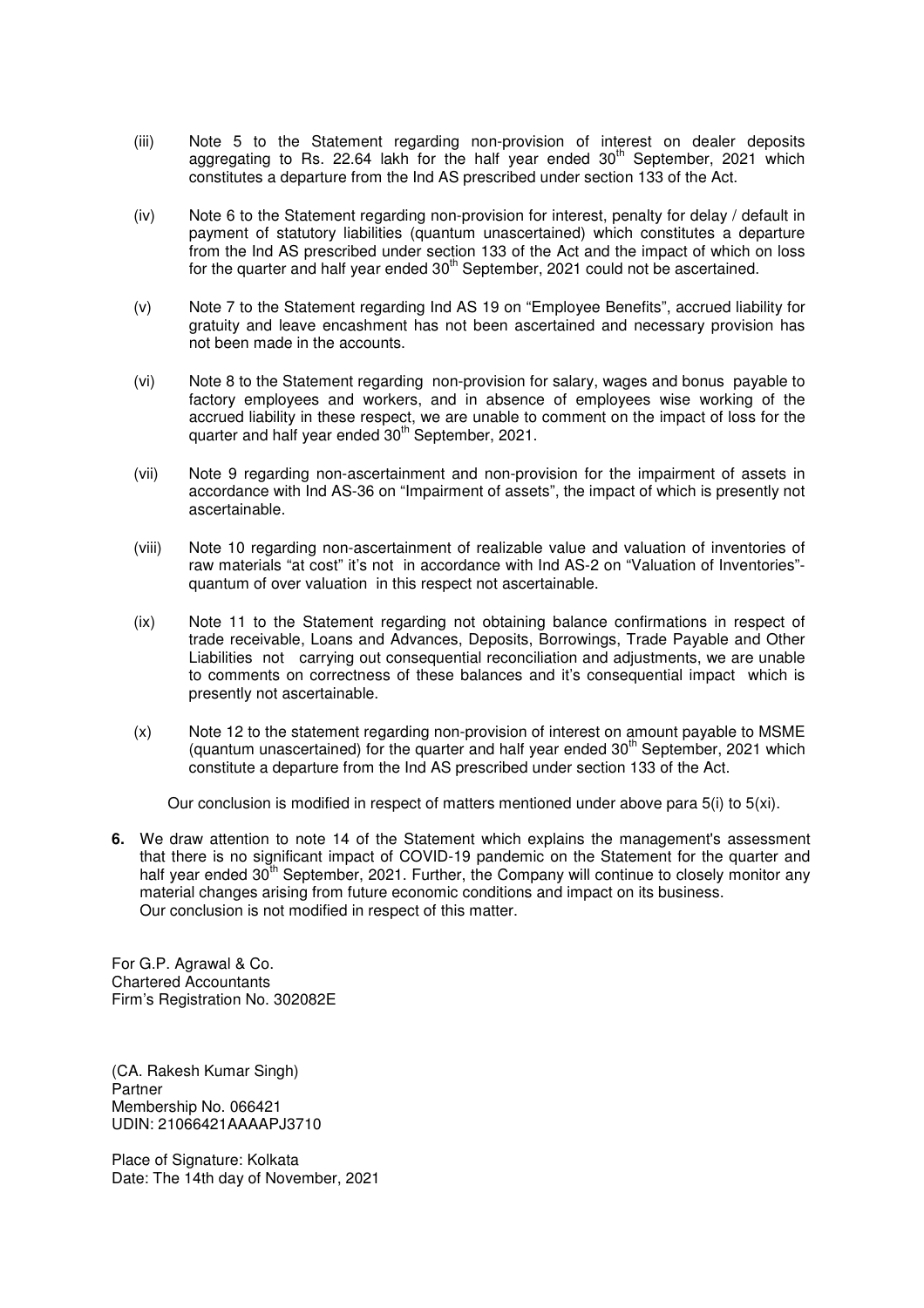MADHYA BHARAT PAPERS LIMITED<br>Regd. Office : Village Birgahni,Rly & Post Champa-495671, Dist. Janjgir-Champa (C.G.)<br>CIN:L21012CT1980PLC001682, www.mbpl.in, e-mail:info@mbpl.in, tel:(07819) 245055

|          | Rs. in Lakh)                                                         |                      |                |             |                        |                          |                |  |
|----------|----------------------------------------------------------------------|----------------------|----------------|-------------|------------------------|--------------------------|----------------|--|
|          |                                                                      | <b>Quarter Ended</b> |                |             | <b>Half Year Ended</b> |                          | Year Ended     |  |
| Sl. No.  | <b>Particulars</b>                                                   | 30.09.2021           | 30.06.2021     | 30.09.2020  | 30.09.2021             | 30.09.2020               | 31.03.2021     |  |
|          |                                                                      | (Unaudited)          | (Unaudited)    | (Unaudited) | (Unaudited)            | (Unaudited)              | (Audited)      |  |
|          |                                                                      |                      |                |             |                        |                          |                |  |
|          |                                                                      |                      |                |             |                        |                          |                |  |
| I.<br>Н. | Revenue from operations<br>Other Income                              | 8.68                 | 9.23           | 8.86        | 17.91                  | 17.76                    | 46.42          |  |
|          |                                                                      |                      |                |             |                        |                          |                |  |
| III.     | Total Income $(I + II)$                                              | 8.68                 | 9.23           | 8.86        | 17.91                  | 17.76                    | 46.42          |  |
|          |                                                                      |                      |                |             |                        |                          |                |  |
| IV.      | <b>Expenses</b>                                                      |                      |                |             |                        |                          |                |  |
|          | Cost of materials consumed                                           | ٠                    |                |             |                        | $\overline{\phantom{a}}$ | 13.98          |  |
|          | Purchase of Stock in Trade                                           |                      |                |             |                        |                          |                |  |
|          | Changes in inventories of finished goods and work-in-progress        |                      |                |             |                        |                          | 22.66          |  |
|          | Employee benefits expense                                            |                      |                | 51.56       | 0.00                   | 124.06                   | 15.76          |  |
|          | Finance costs                                                        | 8.02                 | 8.02           | 25.77       | 16.04                  | 48.57                    | 121.40         |  |
|          | Depreciation and amortization expense                                | 24.24                | 24.23          | 25.01       | 48.47                  | 50.02                    | 100.04         |  |
|          | Other expenses                                                       | 4.22                 | 10.19          | 40.30       | 14.41                  | 73.17                    | 121.00         |  |
|          | <b>Total Expenses</b>                                                | 36.48                | 42.44          | 142.64      | 78.92                  | 295.82                   | 394.85         |  |
|          |                                                                      |                      |                |             |                        |                          |                |  |
| V.       | Profit/(loss) before tax (III-IV)                                    | (27.80)              | (33.21)        | (133.78)    | (61.01)                | (278.06)                 | (348.43)       |  |
| VI.      | <b>Tax Expenses</b>                                                  |                      |                |             |                        |                          |                |  |
|          | (a) Current Tax                                                      | $\ddot{\phantom{1}}$ | $\overline{a}$ |             | <u>. .</u>             | ä,                       | $\overline{a}$ |  |
|          | (b) Deferred Tax                                                     |                      |                |             |                        |                          |                |  |
| VII.     | Net Profit/(Loss) after tax (V - VI)                                 | (27.80)              | (33.21)        | (133.78)    | (61.01)                | (278.06)                 | (348.43)       |  |
| VIII.    | Exceptional item                                                     |                      |                |             |                        |                          |                |  |
| IX.      | Net Profit/(Loss) after tax (VII - VIII)                             | (27.80)              | (33.21)        | (133.78)    | (61.01)                | (278.06)                 | (348.43)       |  |
| X.       | Other Comprehensive Income (net of tax)                              |                      |                |             |                        |                          |                |  |
|          | I. Items that will not be reclassified to Profit or Loss             | ٠                    |                | 7.10        |                        | 14.19                    |                |  |
|          | II. Tax relating to items will not be reclassified to Profit or Loss |                      |                |             |                        |                          |                |  |
| XI.      | Total Comprehensive income (Net of tax) $(IX + X)$                   | (27.80)              | (33.21)        | (126.68)    | (61.01)                | (263.87)                 | (348.43)       |  |
| XIV.     | Paid-up Equity Share Capital of Rs. 10/- each                        | 341.00               | 341.00         | 341.00      | 341.00                 | 341.00                   | 341.00         |  |
|          | Other equity                                                         | NA                   | NA             | <b>NA</b>   | NA                     | NA                       | (2429.81)      |  |
| XIII.    | Earning per Share (of Rs.10/- each) (not annualised):                |                      |                |             |                        |                          |                |  |
|          | a) Basic                                                             | (0.82)               | (0.97)         | (3.92)      | (1.79)                 | (8.15)                   | (10.22)        |  |
|          | b) Diluted                                                           | (0.82)               | (0.97)         | (3.92)      | (1.79)                 | (8.15)                   | (10.22)        |  |

## STATEMENT OF UNAUDITED STANDALONE FINANCIAL RESULTS FOR THE QUARTER ENDED 30TH SEPTEMBER, 2021

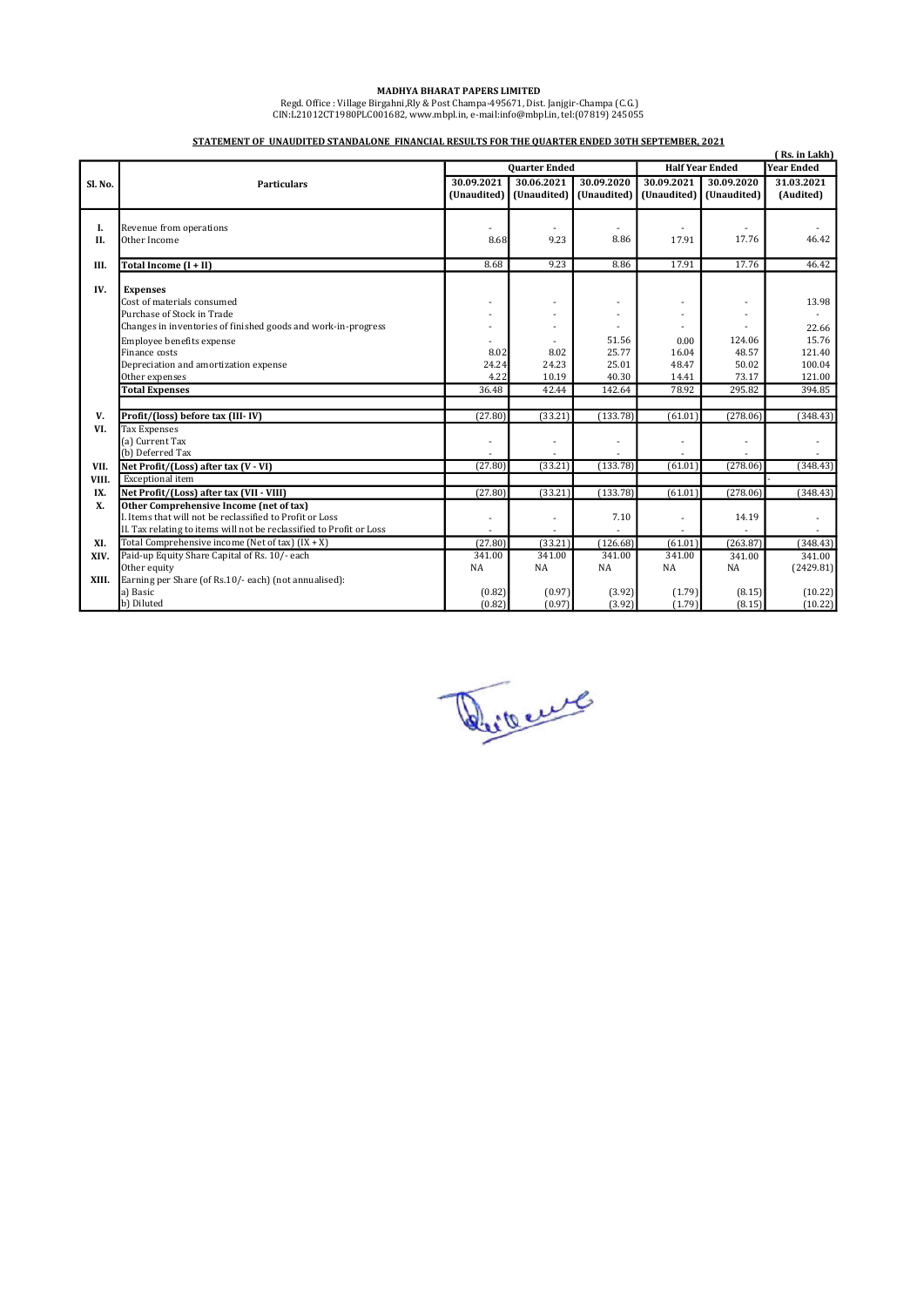#### MADHYA BHARAT PAPERS LIMITED

 Regd. Office : Village Birgahni,Rly & Post Champa-495671, Dist. Janjgir-Champa (C.G.) CIN:L21012CT1980PLC001682, www.mbpl.in, e-mail:info@mbpl.in, tel:(07819) 245055

STATEMENT OF ASSETS AND LIABILITIES

|                |                                                                                                                                                                     |                     | (Rs. In Lakh)   |
|----------------|---------------------------------------------------------------------------------------------------------------------------------------------------------------------|---------------------|-----------------|
| Sl.            |                                                                                                                                                                     | As at               | As at           |
| No.            | <b>Particulars</b>                                                                                                                                                  | 30th September'2021 | 31st March'2021 |
|                |                                                                                                                                                                     | (Unaudited)         | (Audited)       |
| A              | <b>ASSETS</b>                                                                                                                                                       |                     |                 |
|                |                                                                                                                                                                     |                     |                 |
| $\mathbf{1}$   | <b>Non-current assets</b>                                                                                                                                           | 5684.74             | 5733.21         |
|                | a) Property, plant and equipment<br>b) Non-current Investments                                                                                                      | 0.13                | 0.13            |
|                | Sub total-Non-current assets                                                                                                                                        | 5684.87             | 5733.34         |
| $\mathbf{2}$   | <b>Current assets</b>                                                                                                                                               |                     |                 |
|                | a) Inventories                                                                                                                                                      | 452.61              | 452.61          |
|                | b) Financial assets                                                                                                                                                 |                     |                 |
|                | i) Trade and Other Receivables                                                                                                                                      | 14.65               | 14.65           |
|                | ii) Cash and cash equivalents                                                                                                                                       | 48.09               | 61.55           |
|                | iii) Bank balances other than cash and cash equivalents                                                                                                             | 36.19               | 17.02           |
|                | iv) Other financial assets                                                                                                                                          | 235.75              | 249.43          |
|                | c) Other Current Assets                                                                                                                                             | 159.88              | 159.87          |
|                | <b>Sub total- Current assets</b>                                                                                                                                    | 947.17              | 955.13          |
|                |                                                                                                                                                                     |                     |                 |
|                | <b>TOTAL- ASSETS</b>                                                                                                                                                | 6632.04             | 6688.47         |
| B              | <b>EQUITY AND LIABILITIES</b>                                                                                                                                       |                     |                 |
|                |                                                                                                                                                                     |                     |                 |
| $\mathbf{1}$   | Equity                                                                                                                                                              | 341.00              | 341.00          |
|                | a) Equity share capital<br>b) Other equity                                                                                                                          | (2490.81)           | (2429.81)       |
|                | Sub total-Equity                                                                                                                                                    | (2149.81)           | (2088.81)       |
| $\overline{2}$ | Liabilities                                                                                                                                                         |                     |                 |
|                | <b>Non-current Liabilities</b>                                                                                                                                      |                     |                 |
|                | a) Financial liabilities                                                                                                                                            |                     |                 |
|                | i) Borrowings                                                                                                                                                       | 3501.81             | 3441.32         |
|                | ii) Other financial liabilities                                                                                                                                     | 1594.28             | 1611.82         |
|                | b) Provisions                                                                                                                                                       | 30.67               | 30.67           |
|                | c) Other non-current liabilities                                                                                                                                    | 33.15               | 33.15           |
|                |                                                                                                                                                                     |                     |                 |
|                | Sub total- Non-Current liabilities                                                                                                                                  | 5159.92             | 5116.96         |
|                | <b>Current liabilities</b>                                                                                                                                          |                     |                 |
|                | a) Financial liabilities                                                                                                                                            |                     |                 |
|                | ii) Trade and Other Payables                                                                                                                                        |                     |                 |
|                | (A) total outstanding dues of micro enterprises and small enterprises<br>(B) total outstanding dues of creditors other than micro enterprises and small enterprises | 1934.68             | 1933.27         |
|                | iii) Other financial liabilities                                                                                                                                    | 344.90              | 344.90          |
|                | b) Other Current Liabilities                                                                                                                                        | 1339.50             | 1379.30         |
|                | c) Provisions                                                                                                                                                       | 2.85                | 2.85            |
|                |                                                                                                                                                                     |                     |                 |
|                | <b>Sub total-Current Liabilities</b>                                                                                                                                | 3621.93             | 3660.32         |
|                |                                                                                                                                                                     |                     |                 |
|                | TOTAL-EQUITY AND LIABILITIES                                                                                                                                        | 6632.04             | 6688.47         |
|                |                                                                                                                                                                     |                     |                 |
|                |                                                                                                                                                                     |                     |                 |

Direct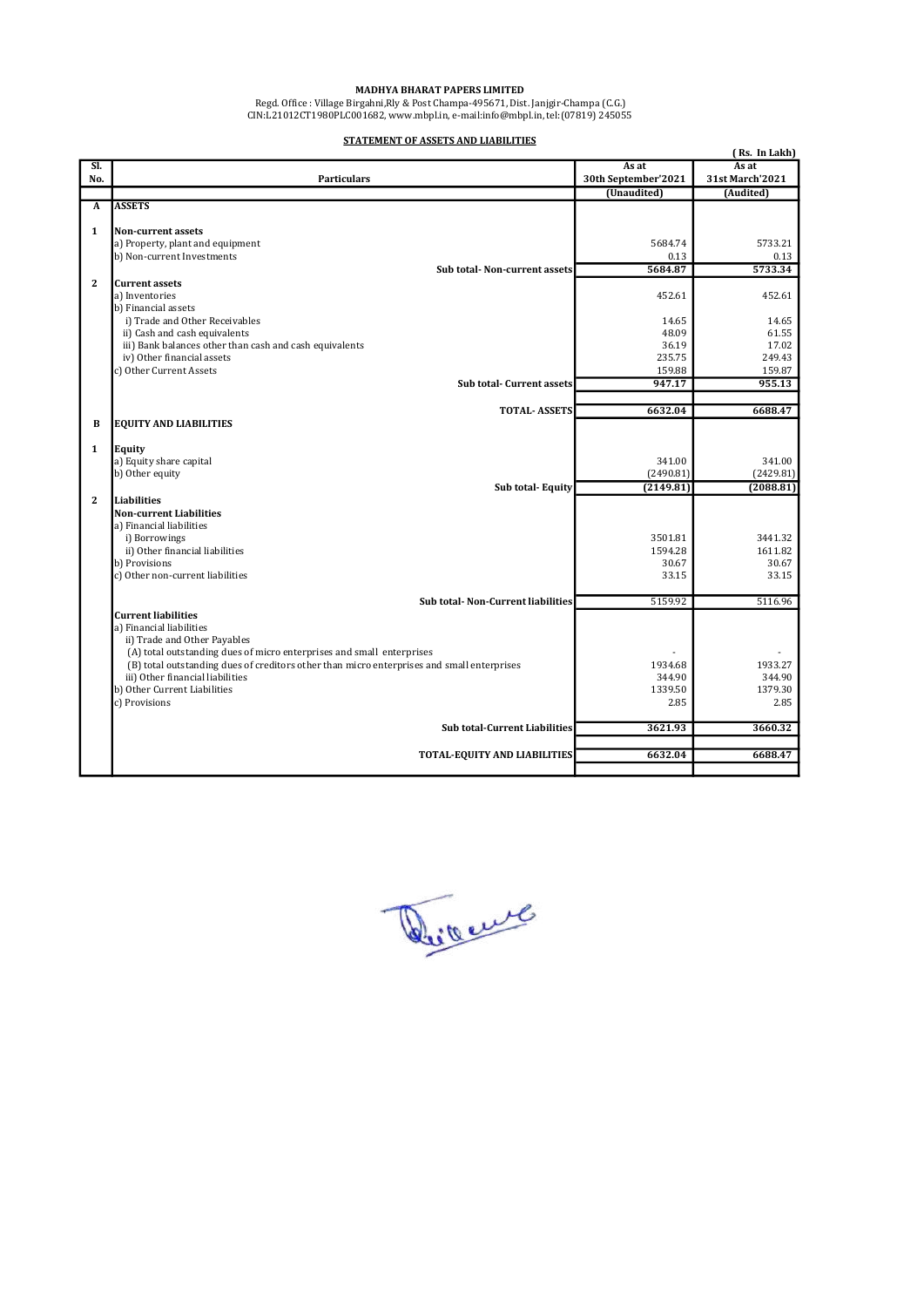#### MADHYA BHARAT PAPERS LIMITED

 Regd. Office : Village Birgahni,Rly & Post Champa-495671, Dist. Janjgir-Champa (C.G.) CIN:L21012CT1980PLC001682, www.mbpl.in, e-mail:info@mbpl.in, tel:(07819) 245055

### STATEMENT OF UNAUDITED STANDALONE CASH FLOW STATEMENT

|     | (Rs in Lakh)                                                             |         |                  |         |                  |  |  |
|-----|--------------------------------------------------------------------------|---------|------------------|---------|------------------|--|--|
|     |                                                                          |         | <b>Half Year</b> |         | <b>Half Year</b> |  |  |
|     | <b>Particulars</b>                                                       |         | ended 30th       |         | ended 30th       |  |  |
|     |                                                                          |         | September, 2021  |         | September, 2020  |  |  |
|     |                                                                          |         | (Unaudited)      |         | (Unaudited)      |  |  |
| A   | <b>CASH FLOW FROM OPERATING ACTIVITIES</b>                               |         |                  |         |                  |  |  |
|     | Loss before exceptional items and extra ordinary                         |         |                  |         |                  |  |  |
|     | items and tax                                                            |         | (61.01)          |         | (278.06)         |  |  |
|     | Adjustments to reconcile profit before exceptional                       |         |                  |         |                  |  |  |
|     | items and extra ordinary items and tax to net cash flow                  |         |                  |         |                  |  |  |
|     | provided by operating activities :                                       |         |                  |         |                  |  |  |
|     | Finance costs                                                            | 16.04   |                  | 48.57   |                  |  |  |
|     | Depreciation and amortisation expense                                    | 48.47   |                  | 50.02   |                  |  |  |
|     | Interest income                                                          | (17.91) |                  | (17.76) |                  |  |  |
|     |                                                                          |         | 46.60            |         | 80.83            |  |  |
|     | Operating profit before working capital changes                          |         | (14.41)          |         | (197.23)         |  |  |
|     | Adjustments to reconcile operating profit to cash flow                   |         |                  |         |                  |  |  |
|     | provided by changes in working capital:                                  |         |                  |         |                  |  |  |
|     | Increase /(decrease) in trade and other payables                         | 1.41    |                  | (10.42) |                  |  |  |
|     | Increase /(decrease) in non current other financial liabilities          | (17.50) |                  | (8.63)  |                  |  |  |
|     | Increase /(decrease) in other current financial liabilities              |         |                  | 96.22   |                  |  |  |
|     |                                                                          |         |                  |         |                  |  |  |
|     | Increase /(decrease) in other non current liabilities                    |         |                  | (8.64)  |                  |  |  |
|     | Increase /(decrease) in other current liabilities                        | (39.80) |                  | 93.78   |                  |  |  |
|     | Decrease/(increase) in other financial assets                            | 13.68   |                  | 13.73   |                  |  |  |
|     | Decrease/(increase) in other current assets                              | (0.02)  |                  | (2.83)  |                  |  |  |
|     |                                                                          |         | (42.23)          |         | 173.20           |  |  |
|     | Cash (used in) /generated from operations                                |         | (56.64)          |         | (24.03)          |  |  |
|     | Tax expense                                                              |         |                  |         |                  |  |  |
|     | Cash flow before exceptional and extraordinary items                     |         | (56.64)          |         | (24.03)          |  |  |
|     | <b>Exceptional</b> item                                                  |         |                  |         |                  |  |  |
|     | Net cash generated from/(used in) operating activities<br>(A)            |         | (56.64)          |         | (24.03)          |  |  |
| B   | <b>CASH FLOW FROM INVESTING ACTIVITIES</b>                               |         |                  |         |                  |  |  |
|     |                                                                          |         |                  |         |                  |  |  |
|     | Fixed deposits made with bank                                            | (19.17) |                  |         |                  |  |  |
|     | Interest received                                                        | 17.91   |                  | 17.76   |                  |  |  |
|     | Net cash generated from investing activities<br>(B)                      |         | (1.26)           |         | 17.76            |  |  |
| lc. | <b>CASH FLOW FROM FINANCING ACTIVITIES</b>                               |         |                  |         |                  |  |  |
|     | Proceeds from long-term borrowings                                       | 60.49   |                  | 35.30   |                  |  |  |
|     | Proceeds/(repayment) of short-term borrowings (net)                      |         |                  | 19.53   |                  |  |  |
|     | Interest expense                                                         | (16.04) |                  | (47.30) |                  |  |  |
|     |                                                                          |         |                  |         |                  |  |  |
|     | Other borrowing costs<br>(C)                                             |         | 44.45            | (1.27)  | 6.26             |  |  |
|     | Net cash (used in)/generated from financing activities<br>$(A+B+C)$      |         |                  |         |                  |  |  |
|     | Net decrease in cash and cash equivalents                                |         | (13.45)          |         | (0.01)           |  |  |
|     | Opening cash and cash equivalents                                        |         | 61.54            |         | 7.82             |  |  |
|     | Closing cash and cash equivalents for the purpose of Cash Flow Statement |         | 48.09            |         | 7.81             |  |  |
|     |                                                                          |         |                  |         |                  |  |  |

Note:

The above Cash Flow Statement has been prepared under the '' Indirect Method '' as set out in the Indian Accounting Standard (IND AS) 7 on Statement of Cash Flows.

Divent